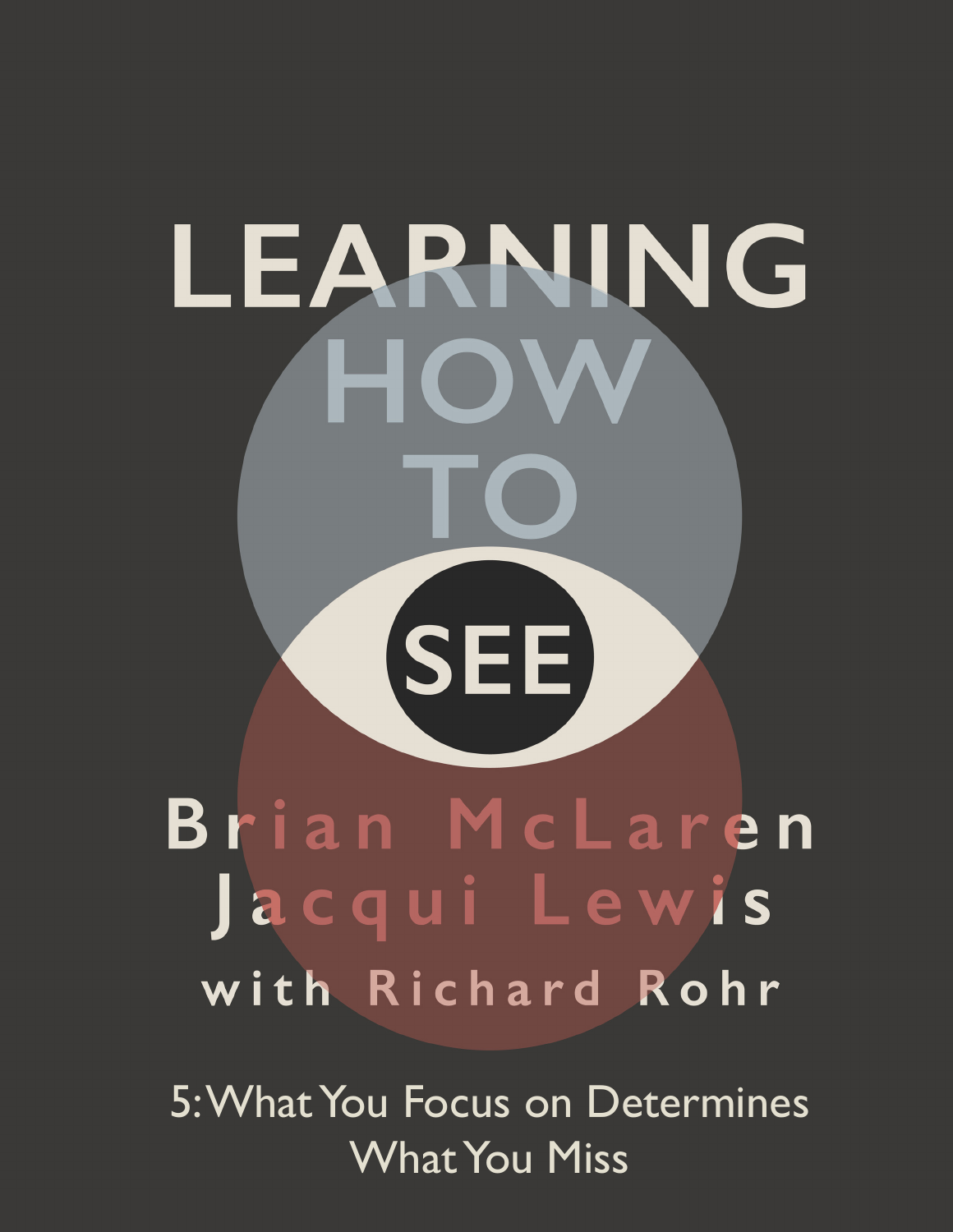Brian McLaren: I have five amazing grandchildren. I'll show you pictures. But in addition to my four wonderful granddaughters, I have one grandson. His name is Lucas, and he reminds me so much of me when I was a boy. I was that kid who was always out looking for grasshoppers, and leopard frogs, and garter snakes, and finding bird nests, and cocoons, and praying mantises, and that's Lucas. Wherever we go together, it's, "Look, Pop Pop, there's a lizard! Look, Pop Pop, there's a caterpillar! Look, Pop Pop!" And he always is seeing amazing, beautiful things. I've noticed that that ability to catch things out of the corner of your eye, to discern a slight disruption of a pattern, it's that ability to see fine differences that makes it possible for people like Lucas and, to a lesser degree these days, me, pick out wildlife.

> I had an experience some years ago. I had the wonderful opportunity to go to the Galapagos Islands. And we were in a little excursion boat on high seas, big waves that every once in a while washed over the side of our little motorboat. And we were about to go snorkeling. And some of us were scuba diving, and our guide said, "Keep your eyes open. This is a place where we often see the Mola mola, which is the ocean sunfish." He said, "Sometimes they go near the surface, and you'll see a fin cutting the surface. It looks like the fin of a shark." And so, we sat there in the rise and the fall of the waves, looking. And I saw one, I shouted out: "There it is! There it is!" And everybody looked and got to see the Mola mola. A few minutes later, "I saw it again. I saw another one over on the other side of the boat! I saw another one!"

> I was always the person seeing the Mola, and I realized it's because I'm a fisherman back home, and I fish for tarpon and very often you see a tarpon break the surface. And I realized I'd developed a search image for the surface of the water. That ability to look for a disturbance of the pattern is what helped me as a fisherman and what helped me that day as a Mola-mola sighter. The flip side, of course, is "what you focus on," as one of my mentors told me, "what you focus on determines what you miss," What you look for, your search image helps you see that thing, but it might mean you miss other things.

> Some years ago, I was at an event, and a friend of mine was teaching, and he put up a video on the screen. You can find a version of this online if you look today. Just search-- Well, I don't even want to tell you what to search for because it gives away the story, but he said, "This is a test of your ability to concentrate." He said, "There are people with white shirts and people with dark shirts, and the white-shirt people will be throwing to other whiteshirt people and the dark-shirt people will be throwing to other dark-shirt people, your job is to pick one of the shirts and only count the number of times that that team throws to a member of their team. Ignore everything else. Just focus on that." And so, I remember I counted, you know, "Seven, eight, nine, twelve, fourteen, seventeen, twenty-one. Twentyone!" [music] I paid such close attention. I was sure the answer was twenty-one. And so, we watched the video.

 Everyone came together. He said, "Okay, who followed the white shirts? What did you see?" Some people said, "sixteen, seventeen, nineteen," but the answer was twenty-one. I was right. "What about the dark-shirt people?" "Oh, "Twenty-three, twenty-four, twenty-two." And the answer was twenty-two. And then he said, "How many of you saw the gorilla?" And I had no idea what he was talking about. A few people raised their hand, but most of us didn't. And he said, "Well, I'm going to play the video again." And this time when I watched the video, halfway through, a guy in a gorilla suit walks across the stage between all the people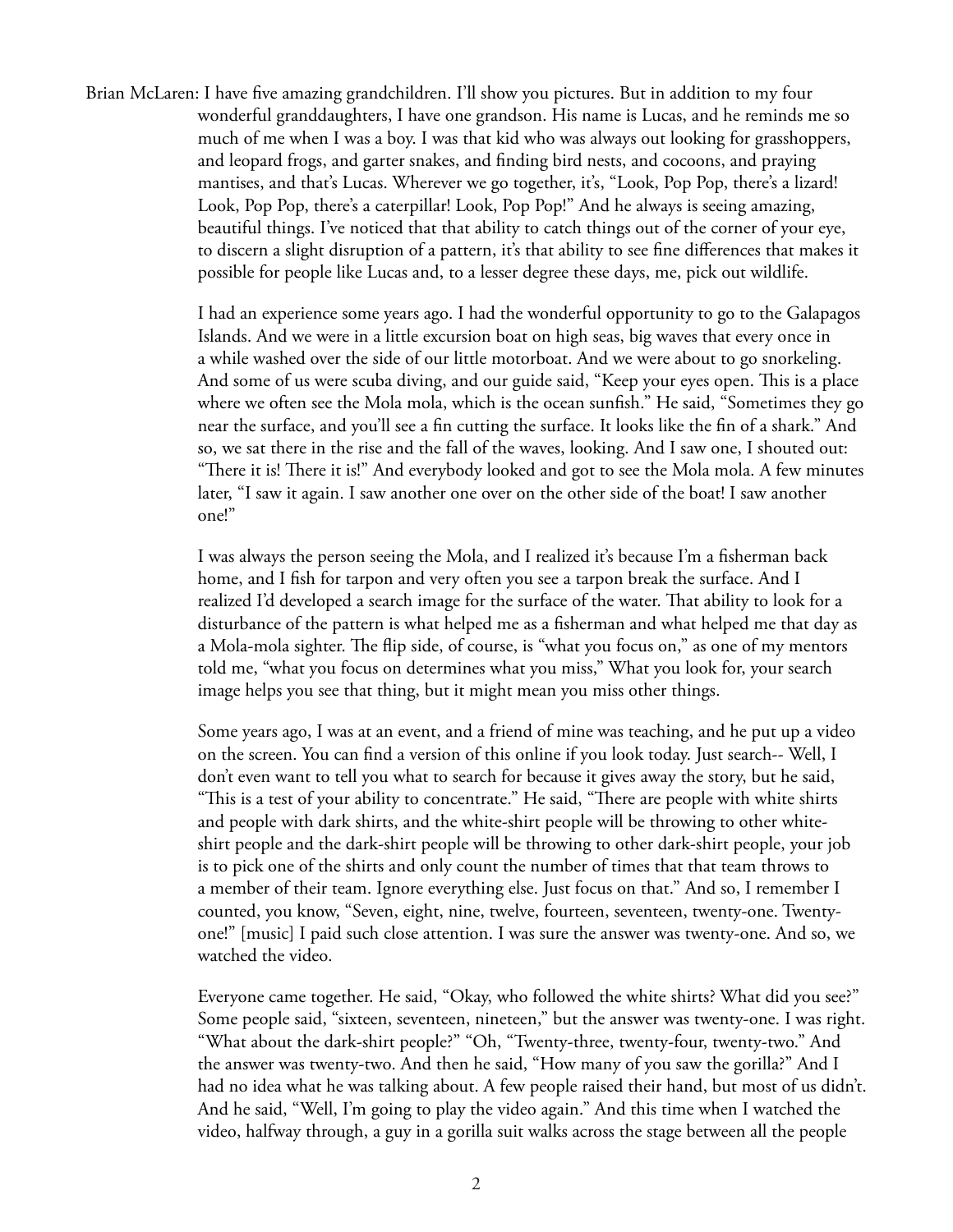throwing their balls and then walks off the stage. And I said, "You're showing us a different video." He said, [laughing] "No, this is the same one you saw. This is actually a test of your ability to keep open, have multiple focuses as opposed to just one because what you focus on determines what you miss."

 It's a great gift to be able to focus, but it has a flip side. The very act of focusing, like a camera, you focus on the foreground, the background becomes blurry. You focus on the background, the closer images become blurry, maybe even disappear. I look at a mountain, I see hardwoods and conifers. I see good habitat for the wood thrush and scarlet tanager, being a bird watcher. I see a fun place to take my grandson, Lucas, to look for salamanders, which are his great love in nature. Someone else pulls up to that same mountain, and he thinks we could blow the top off that thing and make a million dollars mining coal.

 Welcome, everyone, to Learning How to See. It has been such a pleasure for me to get to hang out with two people I love dearly, Rev. Dr. Jacqui Lewis and Fr. Richard Rohr, what wonderful friends, and companions, and people. We can kind of stand and try to see together and help one another see more deeply. Last time, we talked about two biases that affect our ability to see—confidence bias and conspiracy bias—where we're taken in by people who are confident, and we're taken in by stories that cast us as either the hero or the victim and never the villain. And, Richard, you had said something about, you know, how Jesus had a lot to say about both seeing and hearing that seems highly relevant.

- Richard Rohr: Yes. I had quoted at that time that Jesus said, "Be careful how you see." I just checked the Bible. In Mark IV it's, "Be careful how you listen." But as you and others have pointed out, he says an awful lot in the Sermon on the Mount about the eyes being the lamp of the soul. And if you're seeing is incorrect, what blindness there will be, huh? Wow! So, the theme of our whole series here seems to be something Jesus talked about, in a central way, that you have to critique your own seeing, your own biases. And so, don't let people call this modern psychology, this is from the Sermon on the Mount.
- Brian McLaren: My gosh, as soon as you say that Richard, I think of another passage in the Sermon on the Mount, "Don't judge, so that you won't be judged. You'll receive the same judgment you give. Whatever you deal out will be dealt to you. Why do you see the splinter that's in your brother or sister's eye, but don't notice the log in your own?" And so, in some ways, when we're talking about learning how to see, we're trying to help get those logs—
- Richard Rohr: Those logs out of our eyes. Yes.
- Jacqui Lewis: And it's so good when you all are talking about the teachings of Jesus. You know, I think one of the things that we don't see as Christians is the Jewishness of him, of Rabbi Jesus.
- Richard Rohr: Good point.
- Jacqui Lewis: So, I had mentioned this, Rabbi Hartman, who said, you know, the ethical life is about learning how to see. The story he told to get us there was explaining the Levitican laws about how you treat your neighbor's stuff, right? So, it says, you know, do not covet your neighbor's things. Well, the rabbis on the rabbis, say if you see your neighbor's cow wandering in the field and the cow wanders into your field, when the cow gets there, you return the cow to your neighbor. If you can't find the neighbor, you keep the cow, you feed the cow, and then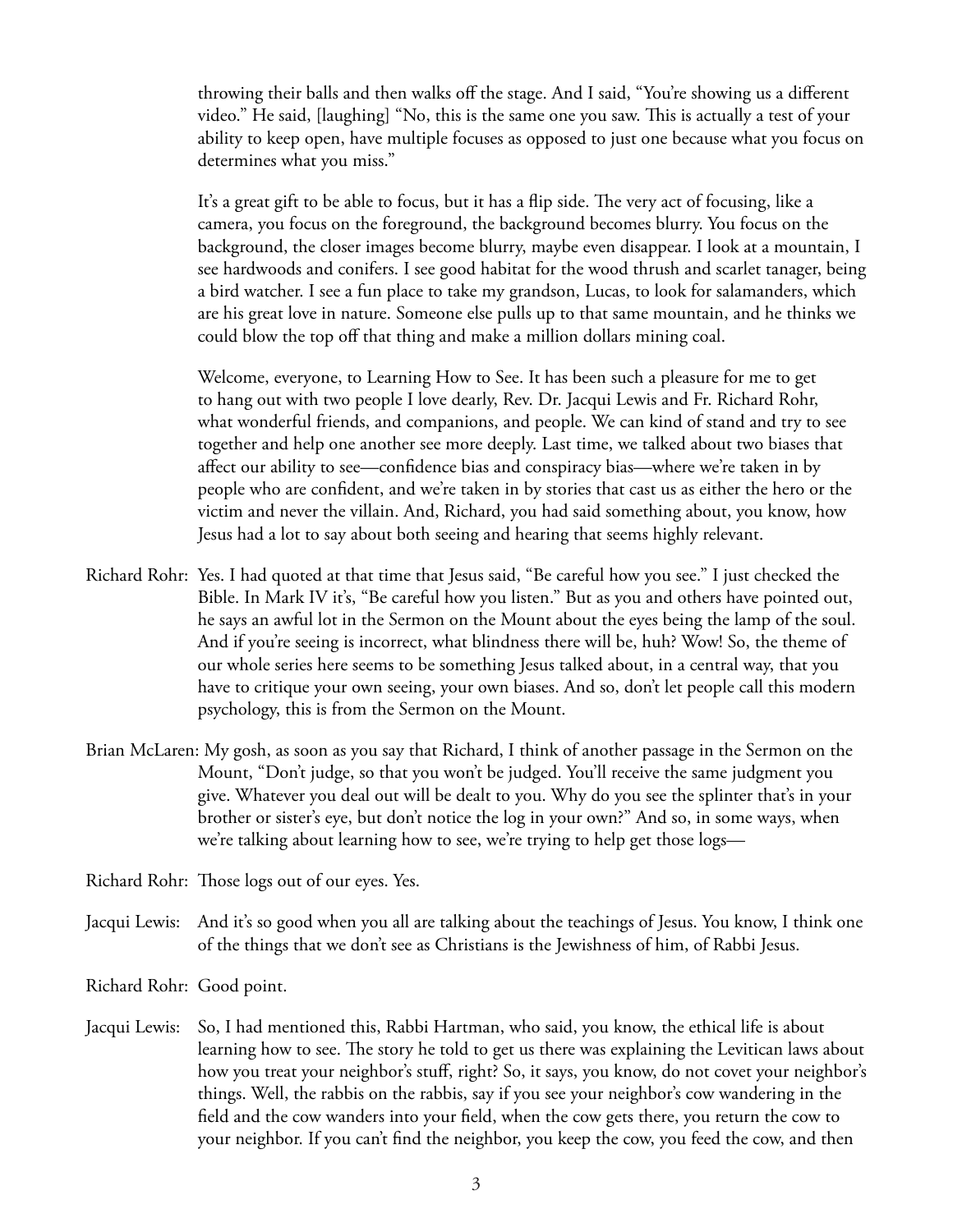you return the cow. If you see your neighbor's cow fall down, you are to pick up the neighbor's cow and help him on his way. All of this is in the love God, love neighbor, love self teaching from Rabbi Jesus. That kind of love that makes you even see your enemy's cow in trouble, you're supposed to help it. So, that's how he got to the ethic of seeing. Can you see your enemy?

Brian McLaren: That's great.

Richard Rohr: Yeah.

Jacqui Lewis: Isn't that good?

Richard Rohr: Yeah. So normal, so ordinary.

Jacqui Lewis: Well, it's like, ordinary. Help that neighbor across the street, for God's sake.

- Brian McLaren: Well, speaking of ordinary, the three biases we want to look at today are really, really down-to-earth, practical issues that we face constantly. And I just want to mention all three of them, and then we can talk about all three of them. The first one is comfort bias. Now, I'm naming all these with the letter "C." I could have called this complacency bias or convenience bias, so any of those will do. Our brains welcome data that allows us to relax and be happy, and our brains reject data that require us to adjust, work, or inconvenience ourselves. Our brains want to conserve our energy. And even before we have a chance to notice it, our brains are tuning out things that will make us feel uncomfortable and maybe have to spring into action. So, that's comfort bias.
- Richard Rohr: That might be the one I'm personally most guilty of. [laughter] In my first reaction, "Is this going to be more work?" If it's going to be more work, and "Oh, God, I'm not going to let it be true." [laughter] I don't need anymore work. Now I'm very selfprotective of more work. Yeah.
- Jacqui Lewis: That's hilarious.
- Brian McLaren: Yes, well, and all of us, I think, can identify. The next one is, I'm calling catastrophe bias. But before I explain it, I want to give the opposite of it, which is called normalcy bias. It's catastrophe/normalcy bias. And I think the best way I can explain this is with something that I think the three of us are old enough to remember. And here it is. Do you all remember when you were children, when you were young and we would drive somewhere in a car in the summer that we would get back home and our windshield would be covered in bugs?

Richard Rohr: Yes.

Jacqui Lewis: Yes.

Brian McLaren: And that hardly ever happens anymore. I don't know if you've noticed, but it hardly ever happens like it used to.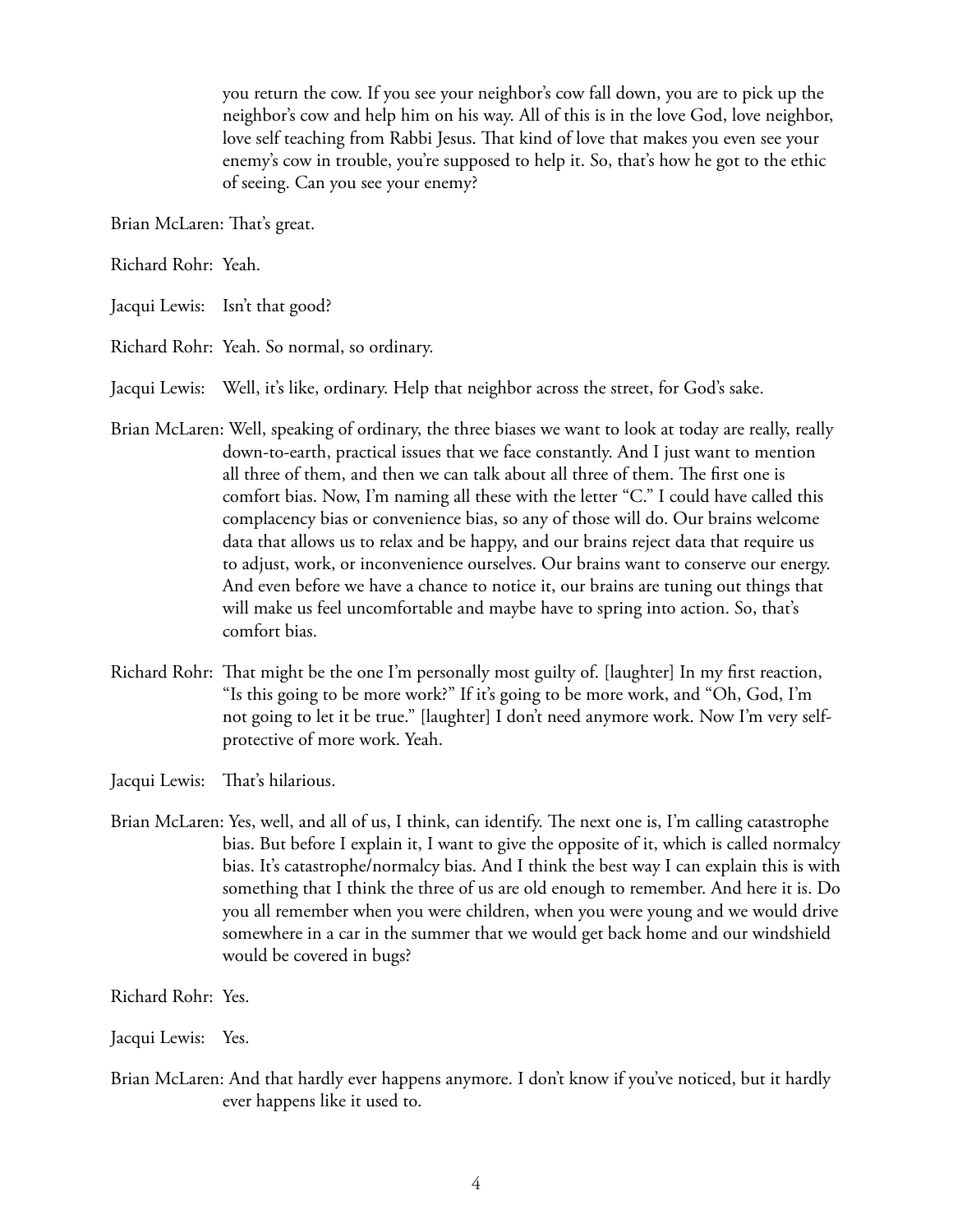## Richard Rohr: Wow.

Brian McLaren: And I live in at the edge of the Everglades, which you would think is one of the buggiest places on the earth. I have not had to clean my windshield the way we had to clean all the time when I was a little kid growing up in upstate New York. Now, I'm sure there are still nights where there are a lot of bugs out, but here's the thing: Scientists tell us that we're in the midst of a mass insect die-off. I read just yesterday that the total biomass of nonhuman being, living things, is down like sixty percent plus since the 1970s and that in many places in the world, the number of insects has absolutely plummeted. Now, here's the thing, so people drive now, and they have no idea what was normal for us decades ago, of bugs being so common that our windshields we could barely see out of.

> So, what catastrophe/normalcy bias says is that our brains are wired to notice sudden changes for the worse, but we easily miss slow and subtle changes for the worse or the better. In other words, our brains see disaster and catastrophe, but they don't notice the slow decline of normalcy or the baseline. Our brains are wired to set a normal, and then we just assume that that normal has always been and always will be, and we're afraid of catastrophe. It goes a bit back to that old story, which I don't think is true, but might be, that if you put a frog in hot water, it'll jump out, but if you put it in cold water and slowly heat it up, you know, that it will eventually boil, and it won't notice. Our brains work something like that. So, we have comfort bias, we have catastrophe bias, and then we have cash bias. And this is really the bias of vested interest. It is very hard for us to see anything that interferes with our way of making a living. Our brains are wired to see within the framework of our economy, and we see what helps us make money. And especially in our economy, this is something we are super-oriented toward, which, Jacqui, goes back a bit to the rabbi story because if I see my neighbor's cow walking into my yard, my first thought could be, "I just got richer. I have another cow."

- Jacqui Lewis. Exactly. Yep. Yep.
- Brian McLaren: And so, from the start, to avoid that kind of selfishness bias. So, there are three biases that affect our daily lives, and I just wonder, anything, does that take you anywhere, or make you notice anything, or ring any bells for either of you?
- Richard Rohr: I remember when it first hit me that Jesus called the sons of Zebedee away from their nets, their occupational way of making money, and it seemed to me a bit unfair, you know. And this is rather clear, they left their father and their nets, that for people in that culture, but now in our culture, too, you better not call into question anything that limits or critiques my occupation, my way of making money, that cash bias. In a capitalist country, that's just sacrosanct. It really is. Yeah.

Jacqui Lewis: That's a good point.

Brian McLaren: Richard, I had a kind of a difficult few months a couple years ago where I just started to feel how controlled we are by money. It just, it really started to sink in, and it hit me as a preacher. I don't mean to be, you know, I'm not asking for therapy here, but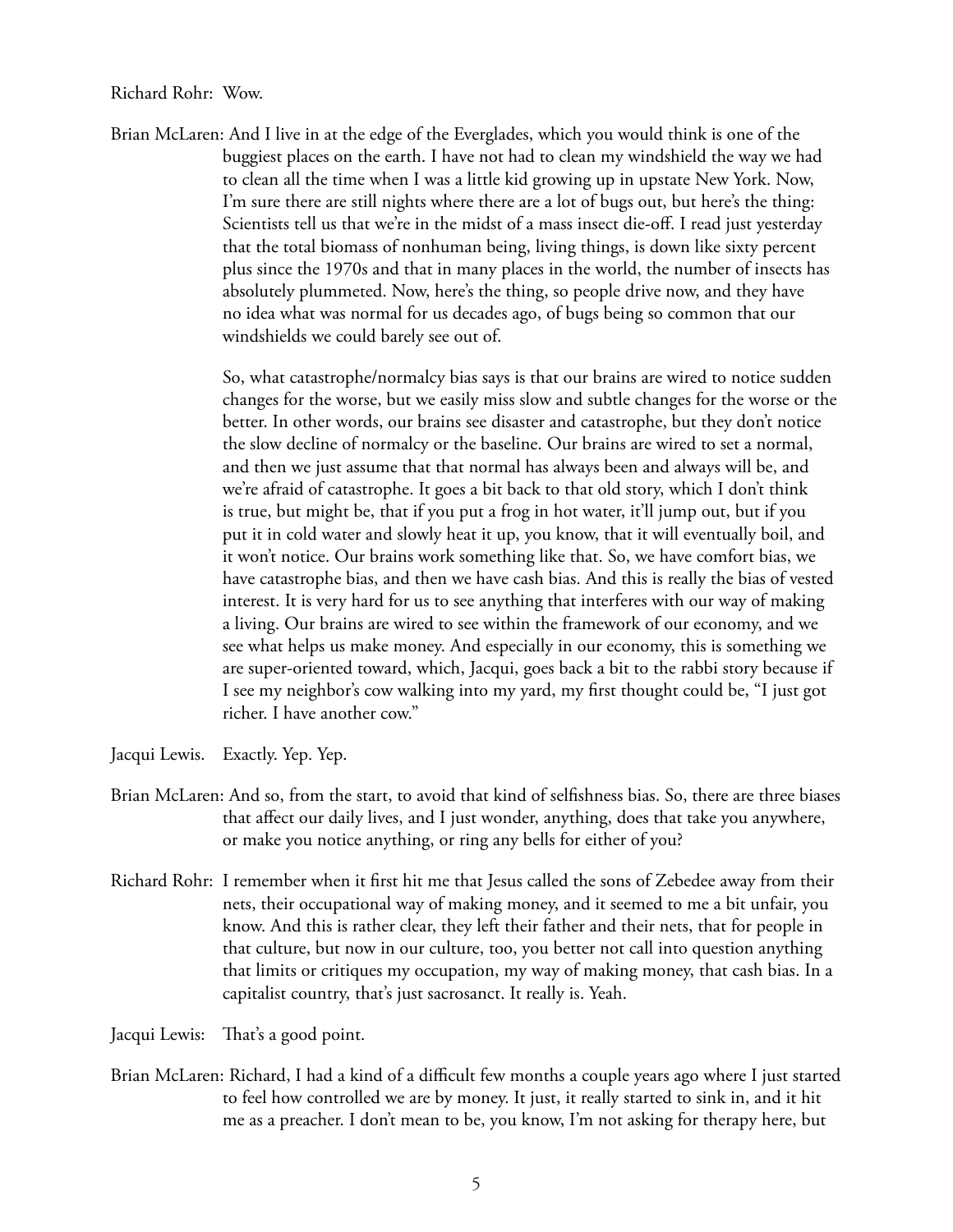I had this feeling like I've wasted my life preaching because I didn't understand the power of money over people. I tried to teach them truth without challenging the economic framework that they function in, and I realized that cash is king. I realized that money has so much power. And I went through this sort of deep, deep disillusionment about this. But that story, I think, brings this to mind, and it brings all those teachings of Jesus to mind like you can't serve both God and money. You will either love one and hate the other, or despise one and cling to the other, like strong language about the power of money.

Richard Rohr: Strong.

Jacqui Lewis: Very strong.

Richard Rohr: Yeah.

Jacqui Lewis: Yeah. I'm thinking about it, logs in my eye and specks in other folks's eyes, right, in this second as I'm going to tell this story about sort of my theological resistance when I first got to seminary. That first semester, I felt like, what are y'all doing? You know, we are just going to dismantle all of the things I thought were so sacred about the texts. They're not, but I thought they were. I mean, everything from, you know, is Moses floating in a basket or not, to did you cross a Red Sea or was it a reed sea? Was it mud? You know, what was that? You know, I was like, "Wait a minute. Stop! Don't take away my stories." You know? So, there was a real resistance I had to that, a certain kind of work that I had to do to open my mind and my heart.

> And similarly, there was a couple in my church. Usually our Christmas season is just like light, and joy, and up, and whatever, but the first year that the people were in cages, the first year that the children were in cages, our musicians decided to do some really strange, we did some strange Christmas Eve with like border patrol lights flashing, and, you know, we made a manger with a cage. I mean it was provocative, and one of our couples just quit the church, like "We are done. Thank you so much." It may be it was coming, but they just were like, "You can't make Christmas Eve dark like that."

Brian McLaren: Ah, yes.

- Jacqui Lewis: I think, similar to my own comfort bias, my brain, when I first got to seminary I did not want to take in theology that crushed my old theology. I think a lot of people sitting in the pews, a lot of people going to the polls, don't want to have their vision changed, right, about what God is up to.
- Brian McLaren: Yes, yes. This really circles back to simplicity and complexity bias that we talked about in the first episode, but that we are comfortable with simplicity. And when complexity comes along, it makes us uncomfortable. And now we have this emotional reaction of comfort that our comfort bias, it just makes me uncomfortable, and I don't want to be made uncomfortable.

 It reminds me, a Baptist pastor, friend of mine, preached a sermon. Oh, this is in probably 2004 when we were, you know, deep in the Iraq War, and he was preaching through the Sermon on the Mount. So, he came to Jesus's statement about not an eye for an eye, turn the other cheek, not an eye for an eye, but turn the other cheek. And one of his elders came up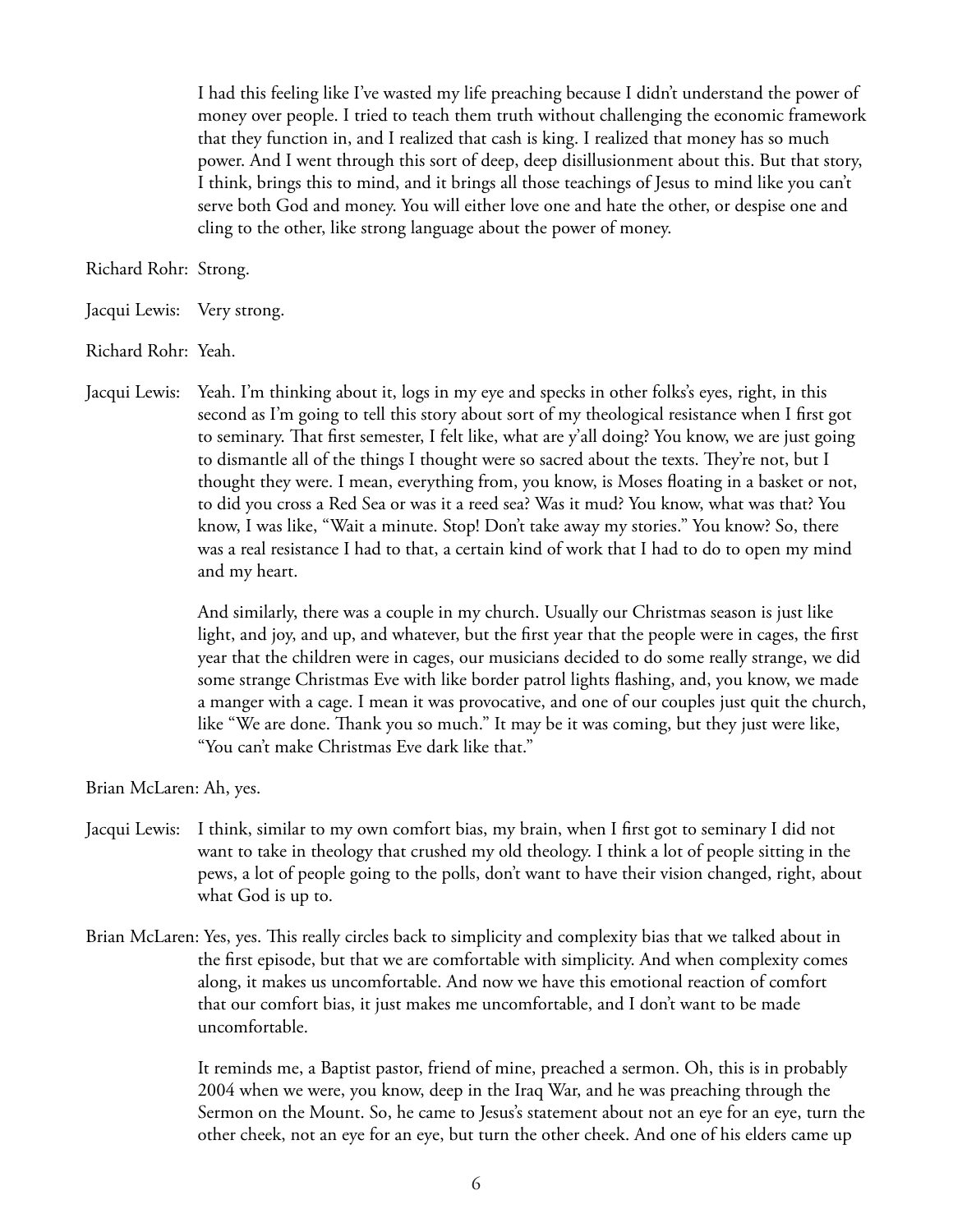to him and said, "Pastor, I think it's very inappropriate for you to teach that when our nation is at war."

Richard Rohr: Wow. [laughing]

- Brian McLaren: And so, he said, "It's in the Gospels! It's right there in the Gospels! I'm preaching this Sermon on the Mount, I had no choice." And the elder said, "I've always thought that was the weak point of Jesus's teaching." [laughter]
- Richard Rohr: Don't let it have any edge to it. Yeah. Wow.

Brian McLaren: Anything that disturbs our comfort, yeah, it makes it hard for us to hear.

Jacqui Lewis: I love Walter Wink's exegetical work on that whole turn-the-other-cheek thing.

Richard Rohr: Yeah.

Brian McLaren: Yes.

Jacqui Lewis: It was pretty radical. Like, Jesus was actually saying, "Turn your cheek, and force this person to slap you on the strong side." I'm like, "What?" But deeply, deeply subversive was our Jesus, right?

Brian McLaren: It was a call to nonviolent resistance.

Jacqui Lewis: Exactly.

Brian McLaren: That's exactly right. Yup. Yeah. So, you just think about issues that we're facing in the world today. Like, for example, if we go back, you know, we're in the year of COVID, and if we go back to February or January when people were first hearing about this, and they had to tell us that an invisible threat was coming and it wasn't going to arrive all on the same day. It wasn't like planes running into skyscrapers, but it was going to be even more deadly, but it would come gradually, you can imagine everyone's comfort bias said, "I don't want to hear this. I don't want to, I don't. I have enough trouble already. Don't add this to me." Catastrophe bias, this is a slow-motion catastrophe. I mean, the thought of, you know, we're nearing 200,000 dead from the disease. I mean, it's a huge catastrophe, but people are relatively unexercised about it, many people. And then cash: "This will affect the economy. I don't want to even acknowledge this is real." You put those three together and you just think, of course we were liable to being misled about this. And then you think of climate change, same kind of problem. It goes against, it has to break through three different kinds of bias to get through to us. My goodness, it's—

Richard Rohr: Yes.

Brian McLaren: We're working against a lot in our own ways.

Richard Rohr: It's amazing anybody does break through. And what we mean by enlightenment, or awareness, or salvation is several deaths to the ego, several serious deaths to me being the reference point, or my way of seeing being the only right one.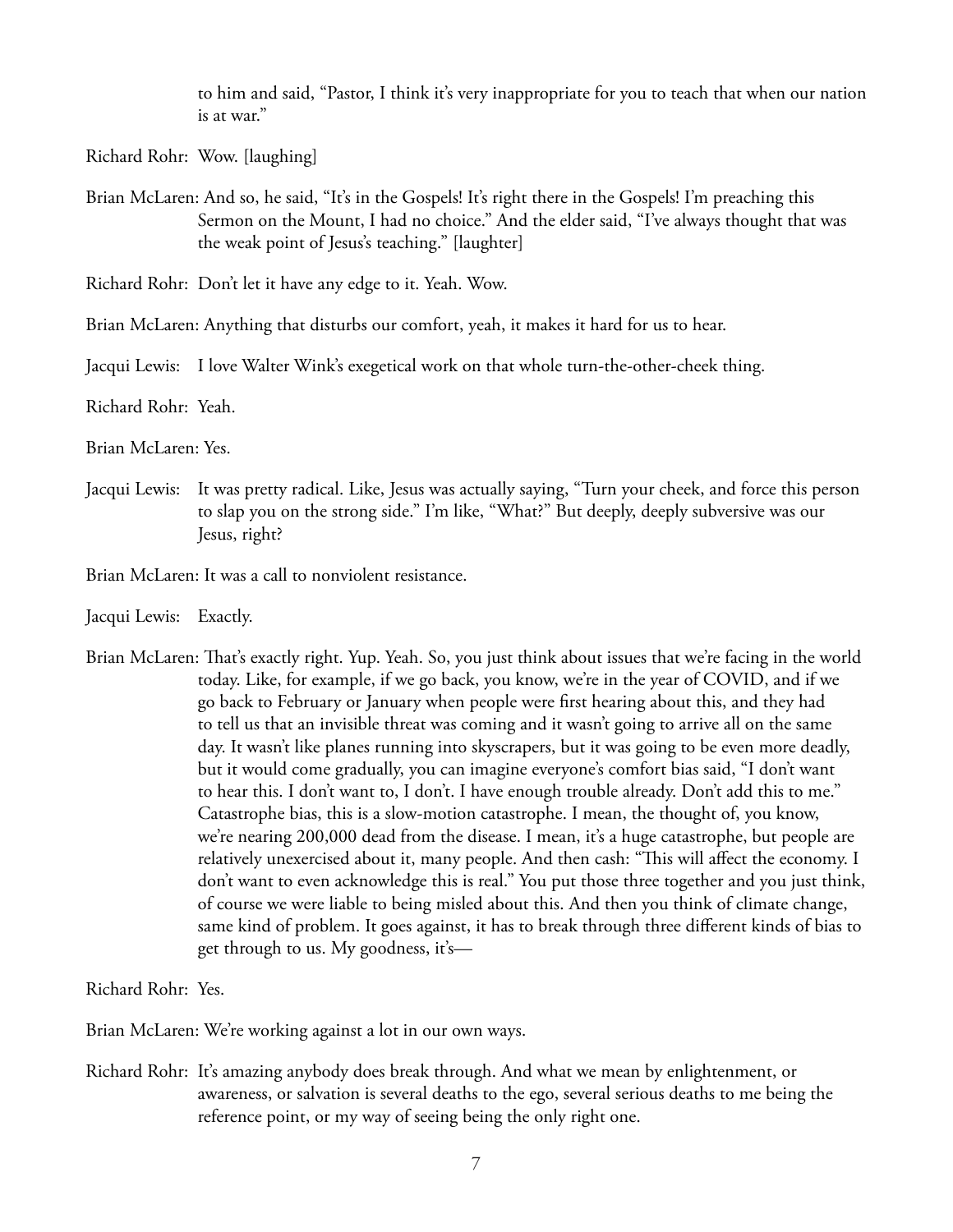Jacqui Lewis: That's so good.

Richard Rohr: If you can't call that into question, you don't get to the first grade.

- Jacqui Lewis: I am so-- That's right, Richard, and this idea that this conversation, you know, I wish maybe, Brian, you're going to do this and take all of this wisdom and turn it into a children's book too. You know, how young are we when we begin to form our resistance to stories that don't fit to ideas, that don't fit to the things that our parents haven't said, and everything outside of that is whatever, I mean, all of this racism and xenophobia, you know? The anniversary of 9/11 is right in here and how much the story of horrific Muslims who hate our way of life is still the story. How many times do we hear, "Never forget; never forget; never forget"? And we don't ask ourselves to remember what kind of neighbor we are around the globe that provokes some of the ways people respond to us, you know?
- Brian McLaren: In fact, Jacqui, that's a perfect example because the catastrophe of that day is so indelibly marked on our minds, and our brains are wired for catastrophe. But our brains weren't wired to say for the last thirty or forty years, "What has our role been in the world? How much resentment have we been stirring up against us as a nation?" Our brains aren't so wired to that. So, then you think, and I'm so glad you bring up children because you think this, we teach people reading, writing, arithmetic, we should be teaching people how to see and how to be suspicious of our own blind spots.

Jacqui Lewis: That is exactly right.

- Brian McLaren: And this catastrophe blindness is really, really serious. And this comfort blindness, really, it's a life-and-death matter, but it doesn't feel like it.
- Jacqui Lewis: It's the same thing with the border. I mean, I think about the very real-- I mean, I guess these things are connected in my mind guys, right, like this idea that there is a foreign threat to us, and they came and got us.

Brian McLaren: Yes. Yes.

- Jacqui Lewis: Right. And so, at the border that translates to the foreign threat to us that came to get us, but we don't see that those people are coming for their stuff. They're coming for their land. We took that land, and they want that land, you know, they want to come back to the space. We don't see how our earliest ways to build a nation were built on this foundation of lies and taking of land and enslavement of bodies. And so, of course, people are upset about that today. So, yeah, let's teach our children how to see, teach our children well, how to see better.
- Richard Rohr: You know, to dip back into the levels of consciousness, if there are nine levels that are more or less agreed upon, some have seven, some have a little more, it's not until the fifth level, the so-called orange level, that we become capable of self-critical thinking, self-critical or critical. Now, if you're not there yet at the so-called orange level, you don't have to use that language, but you think all criticism is traitorous, rebellious, lacking in patriotism.

Jacqui Lewis: Mm-hmm (affirmative).

Brian McLaren: Yes.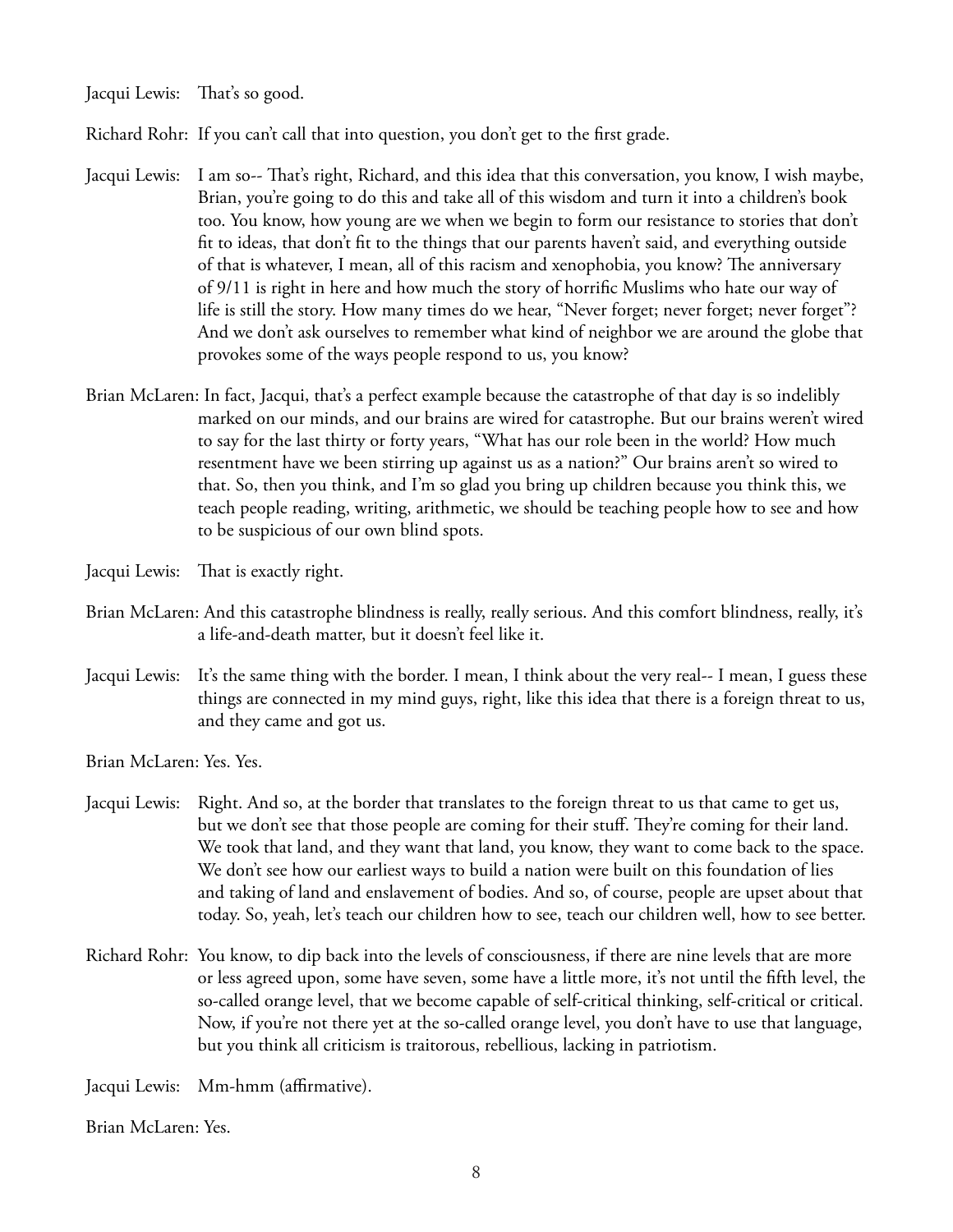Richard Rohr: But in fact, it's only when you pass through the orange level where you're capable of selfcriticism, but you don't sit there and just continue to throw rocks. Now I agree that's not enlightenment, but we're so afraid of critical thinking that we don't allow people what is necessary, which is self-critical thinking. Oh, it's just, you get so tired of it. I mean, how many times I've been told in letter, and email, and to my face that, "You don't love the Church because you criticize the Church." You get tired of it as a Catholic, you know. I say, "Well, Jesus criticized Judaism."

> It's actually, in the right voice, critical thinking joined with compassion, which are levels six and seven, is in fact, enlightenment.

- Jacqui Lewis: Yeah.
- Richard Rohr: It's not a sign of a rebel, or a heretic, or an unbeliever as you're called, when you're at the early levels of consciousness. Anybody who doesn't conform to our agreed-upon certitudes is dangerous. You and I would say, I think, anybody who can't critique his own group, his own system, his own self, his own temperament, his own illusions, they are dangerous.
- Jacqui Lewis: That's right.
- Richard Rohr: But it's a stage you must go through. And I always say, "Just don't stay there too long, because then you become a negative person."
- Jacqui Lewis: Mm-hmm (affirmative).
- Brian McLaren: Yeah.
- Richard Rohr: Negative, constantly harping and complaining about my group, and I show that I'm smarter than my group by pointing out its faults. You have to do that, but that's not all you have to do. You have to get to reorder, as I put in my order > disorder > reorder paradigm, and again, learn to love what you have critiqued.

Brian McLaren: Yes.

Jacqui Lewis: Amen.

- Richard Rohr: That's even a smaller percentage of people who can love what they have critiqued.
- Jacqui Lewis: I wish, Richard, that what you just said would be emblazoned into like a new amendment, or something, to the Constitution, you know?

Richard Rohr: Yeah.

Jacqui Lewis: Like a way to reframe patriotism is to love this nation enough to be able to be conscious of what needs to be fixed, to criticize it and love it, and criticize it and love it, and make it better.

Richard Rohr: There you go. There you go. That's wisdom.

Brian McLaren: I just read recently, someone said, "If you have an old house and you really, really love it,